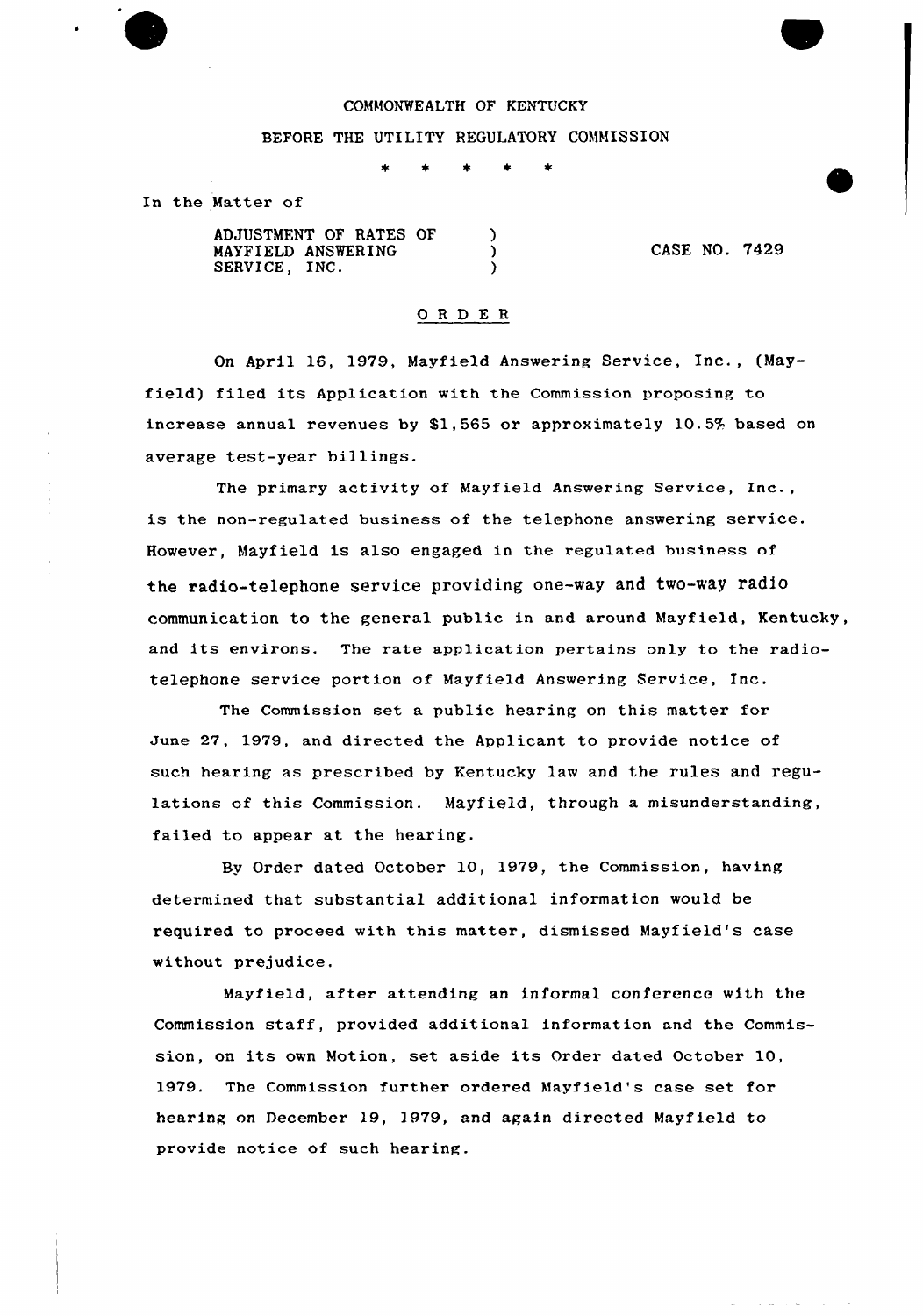The hearing was held as scheduled in the Commission's offices at Frankfort, Kentucky. All parties of interest were properly notified and no protests were entered. The matter was then submitted to the Commission for final determination. All requested information has been submitted and made a part of the record.

### TEST PERIOD

The Commission, for the purpose of testing the reasonableness of the proposed rates, has adopted the twelve-month period ending December 31, 1978.

### RATE BASE

# Net Investment

The Commission has determined from the record that Mayfield's Net Investment in utility plant devoted to public service at the end of the test period is as follows:

| Utility Plant in Service<br>Cash Working Capital<br>Subtotal | $$26,218^{(1)}$$<br>$1,802^{(2)}$$<br>\$28,020 |
|--------------------------------------------------------------|------------------------------------------------|
| Less:<br>Accumulated Depreciation                            | $$16,521^{(1)}$                                |
| Net Investment                                               | \$11.499                                       |

# REVENUES AND EXPENSES

Mayfield's Income Statement for the test period shows actual operating expenses of \$17,260, an operating income deficit of \$2,339 and a net income deficit of \$3,249. The Commission finds three adjustments to Mayfield's Income Statement to be known and measureable. Maintenance Expense should be increased \$295 to reflect renewal of the maintenance agreement with Motorola, Inc. Due to the increase in minimum wage effective January 1, 1980, Mayfield's expense for sa1aries and wages should be increased \$555. The final adjustment is a below-the-line adjustment to interest expense of \$1,305.

Applicant's <sup>1978</sup> Annual Report (1)

 $(2)$ One-eighth (1/8) of adjusted operation and maintenance expenses

 $-2 -$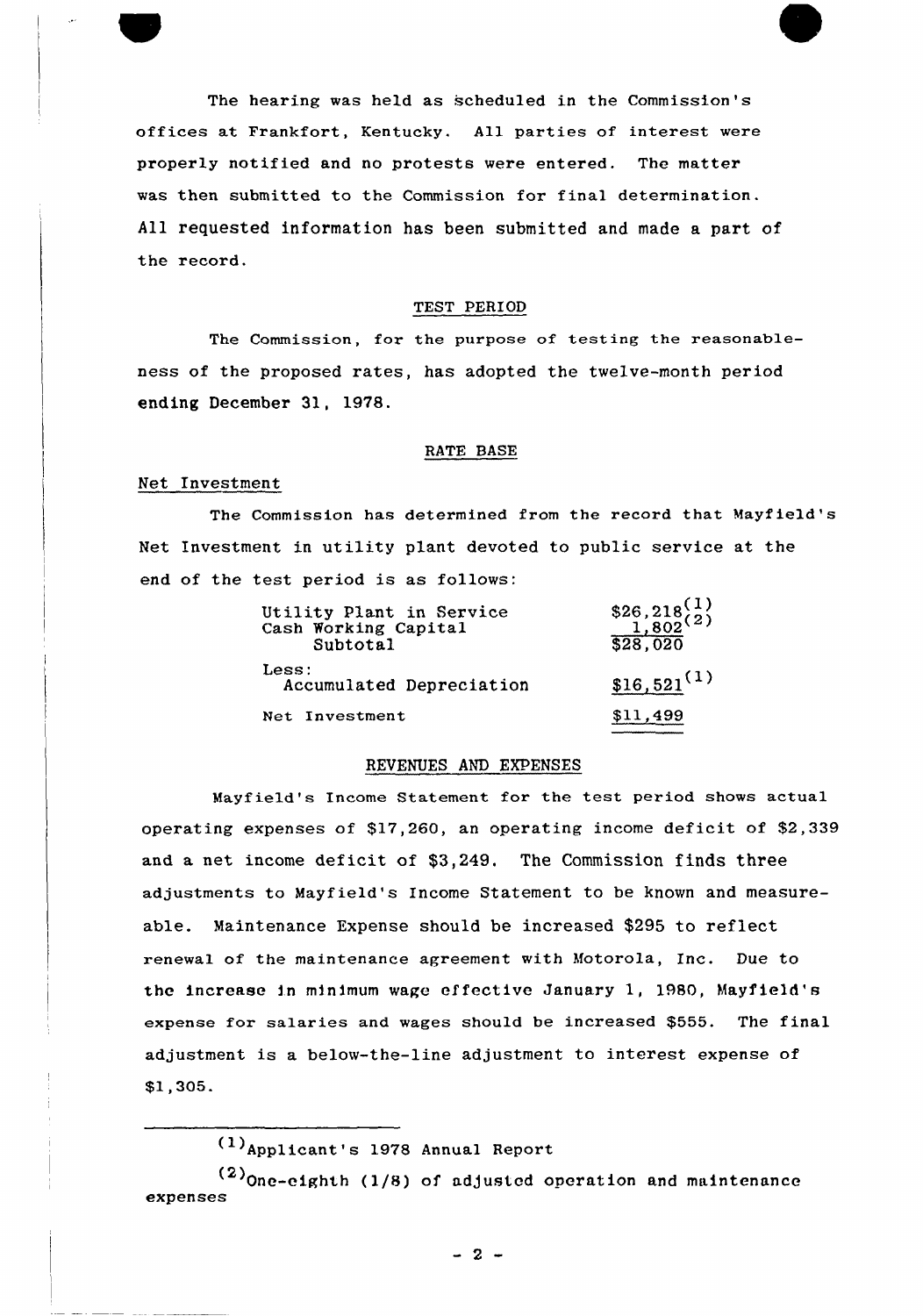### SUMMARY

The Commission, after considering all evidence of record and being advised is of the opinion and FINDS:

(I) That Mayfield's proposed rates as set out in Appendix "A" attached hereto and made a part hereof will produce annual revenues in the amount of approximately \$16,490, an annual increase of \$1,565, and are the fair, just, and reasonable rates for Nayfield.

(2) That, on a pro forma basis, Mayfield will realize an operating deficit of \$1,624.

(3) That these rates are necessary and essential to allow Mayfield to improve its financial position.

IT IS THEREFORE ORDERED, that the rates sought by Mayfield Answering Service, Inc., as set out in Appendix "A" attached hereto and made a part hereof are fair, just, and reasonable and are approved for service rendered on and after the date of this Order.

IT IS FURTHER ORDERED, that Mayfield Answering Service, Inc., shall file with this Commission within thirty (30) days from the date of this Order its revised tariff sheets setting out the rates approved herein.

Done at Frankfort, Kentucky, this the 24th day of January, 1980.

UTILITY REGULATORY COMMISSION

Chairman

ATTEST:

**Secretary**